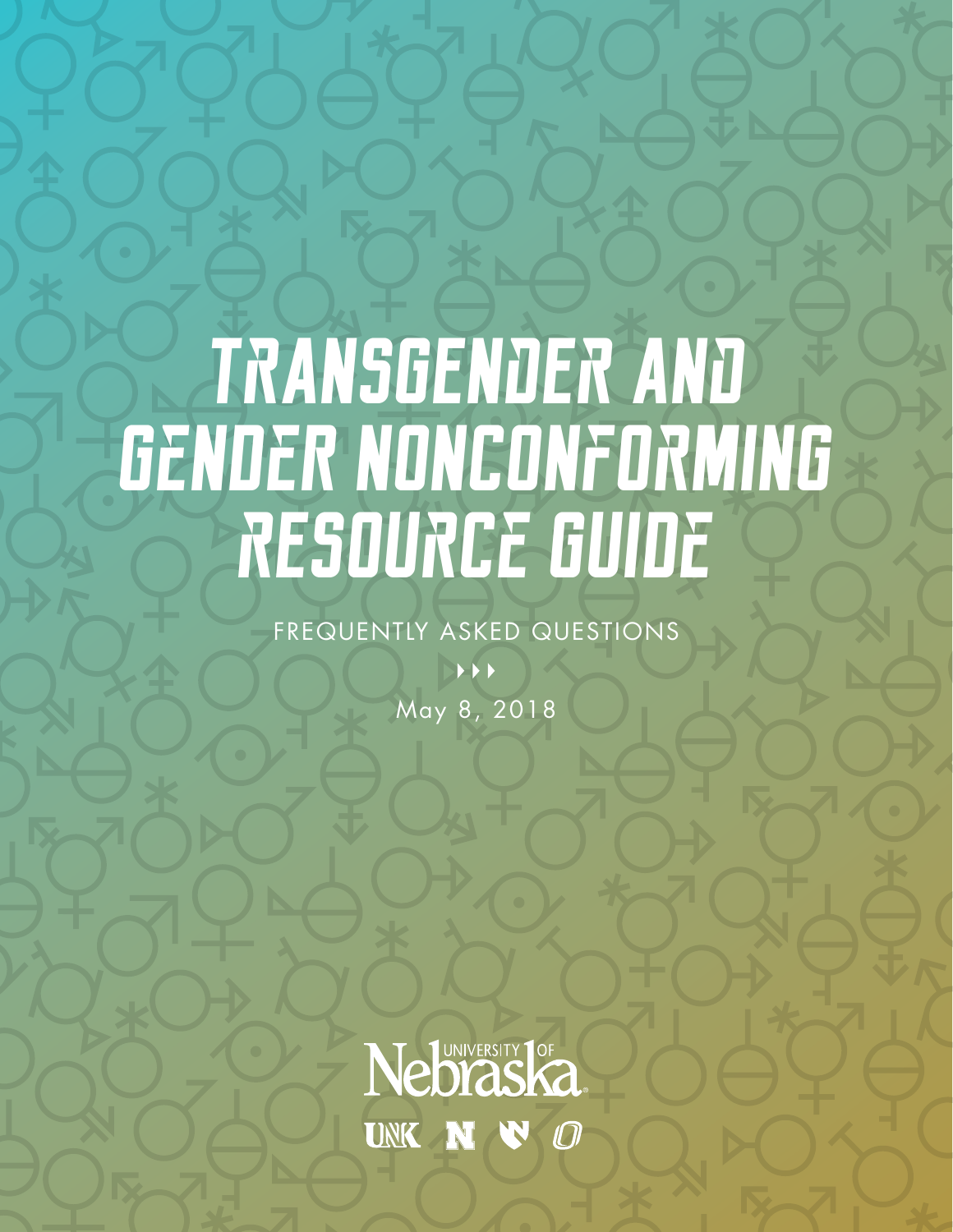# **TABLE OF CONTENTS**

| Personal Records & Changes      | 3               |
|---------------------------------|-----------------|
| Restrooms                       | 6               |
| <b>Student Housing</b>          | <u>6</u>        |
| Counseling                      | 7               |
| Healthcare                      | 7               |
| Nondiscrimination & Inclusivity | $\underline{8}$ |
| Organizations                   | 10              |
| Resources                       |                 |

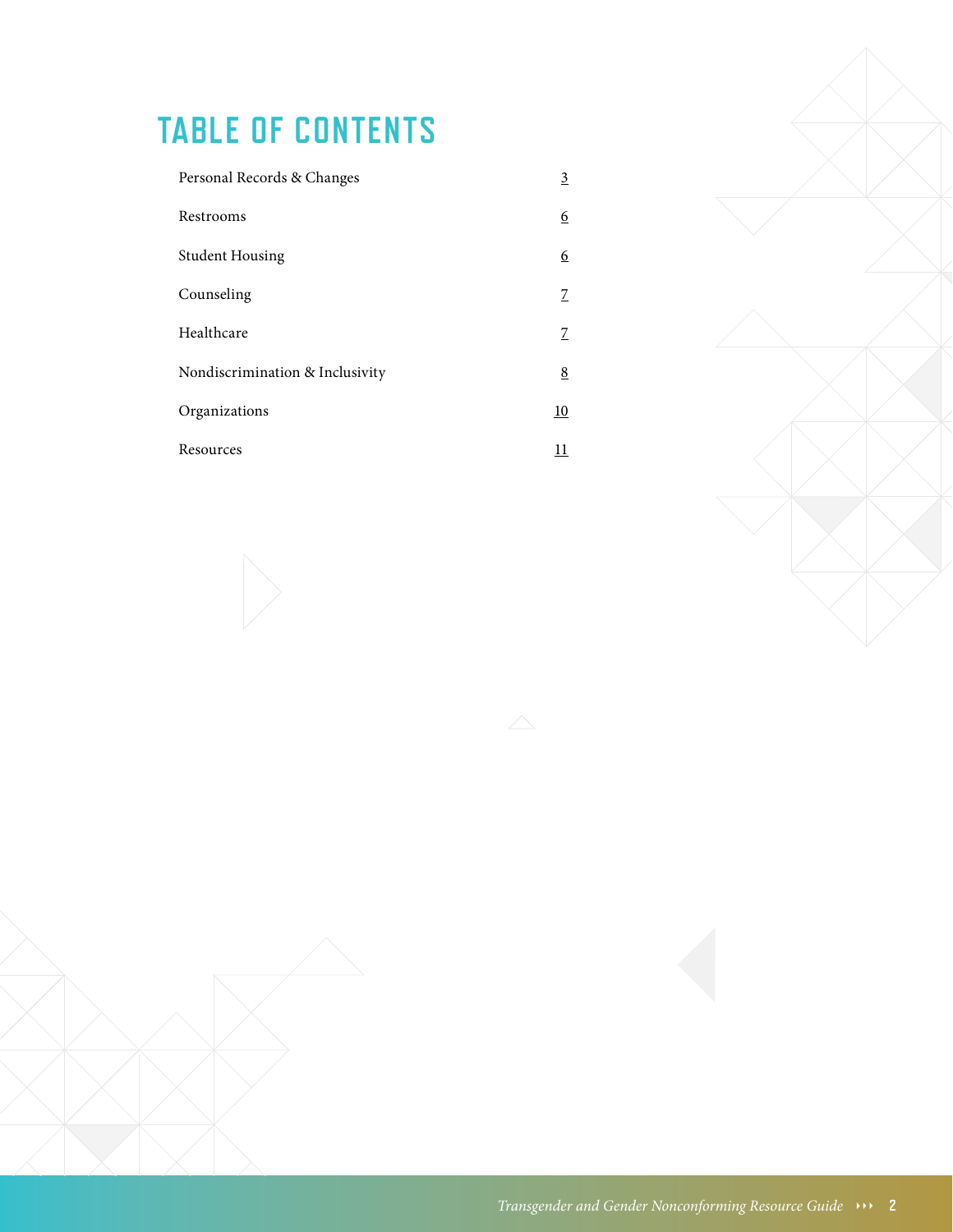# <span id="page-2-0"></span>**PERSONAL RECORD AND CHANGES**

### **What is the practice on the use of legal and chosen names?**

Students, faculty, and staff are required to provide their full legal name at the time of admission and hiring. Additionally, they are able to indicate how they would like to be addressed within their campus community regardless of their legal name. Generally, as long as the use of a chosen name is not for the purposes of misrepresentation or falsification, students, faculty, and staff may use their chosen name for campus use and documents, except where the use of a legal name is required for university business or legal need. The legal name will still be required and used for all official, external communication.

Examples for students of where legal name and chosen names will appear:

#### *Legal Name:*

- · Official/unofficial transcripts
- · Student Clearinghouse
- · 1098T documentation
- · Scholarships/Financial Aid Processing
- · Student Consolidated Bills

# · Rosters (class, correction, grade)

*Chosen Name:*

- · Blackboard or Canvas
- · Front of University of Nebraska Identification Card (e.g. NCard)

# **How can students, faculty, and staff designate or change their chosen names?**

Students are able to designate a chosen name on the Nebraska Student Information System (e.g. MyRED, MyBLUE). Employees may designate a chosen name by contacting Human Resources. No legal documentation is required to make a change to the first and/or middle name used as a chosen name. Changes to the last name for all individuals will only be done with proper documentation.

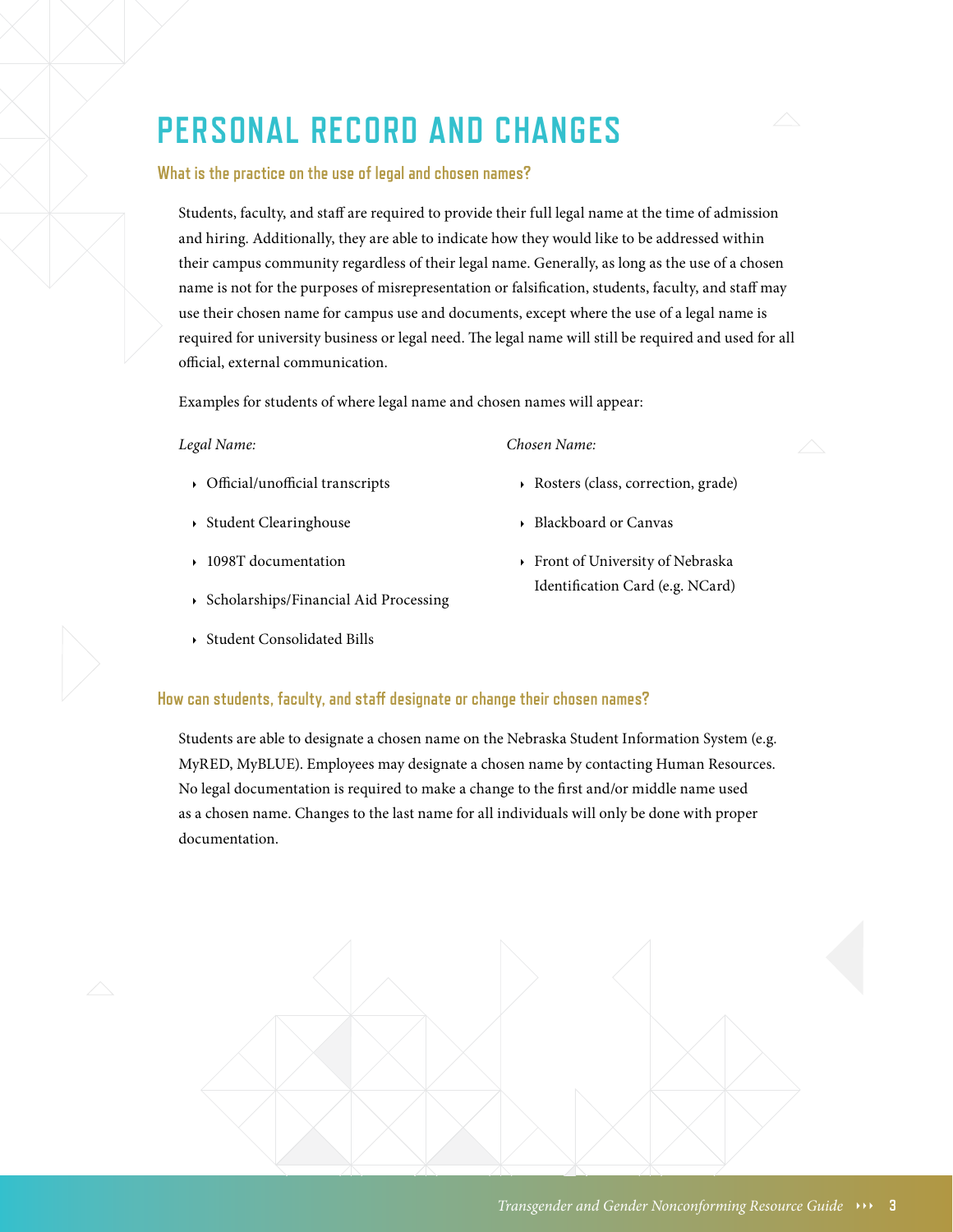#### **How can students change their legal names?**

Students should contact their campus Registrar Office to change their legal names on their academic records. Students will be asked to submit legal documentation, which may include a Certificate of Marriage, Court Order or Decree, Driver's License, Passport/Visa, or any other official government document.

### **How can employees change their legal names?**

Employees should contact Human Resources. Employees will be required to provide a social security card representing their new legal name and update I-9 documentation.

#### **Where can students, faculty, and staff find campus specific information?**

For additional information for each of the four campuses, consult the following links:

*University of Nebraska–Lincoln:* 

- · [Personal Record Changes](registrar.unl.edu/Personal-Record-Changes)
- · [LGBTQA+ Resource Guide](https://involved.unl.edu/LGBTQA%2B%20Resource%20Guide.pdf )
- · [Inclusion Resource Guide](https://involved.unl.edu/lgbtqa/Inclusive%20Resource.pdf)

#### *University of Nebraska at Omaha:*

- · [Personal Record Changes](https://www.unomaha.edu/registrar/students/transcripts-and-records/update-your-personal-information.php)
- · [Gender and Sexuality Resources](https://www.unomaha.edu/student-life/inclusion/gender-and-sexuality-resource-center/index.php)



*University of Nebraska at Kearney:* 

· [Personal Record Changes](http://www.unk.edu/offices/registrar/academic_policies_handbook/Name_Changes.php)

*University of Nebraska Medical Center:* 

· [Personal Record Changes](https://www.unmc.edu/studentservices/academic-records/name-change.html)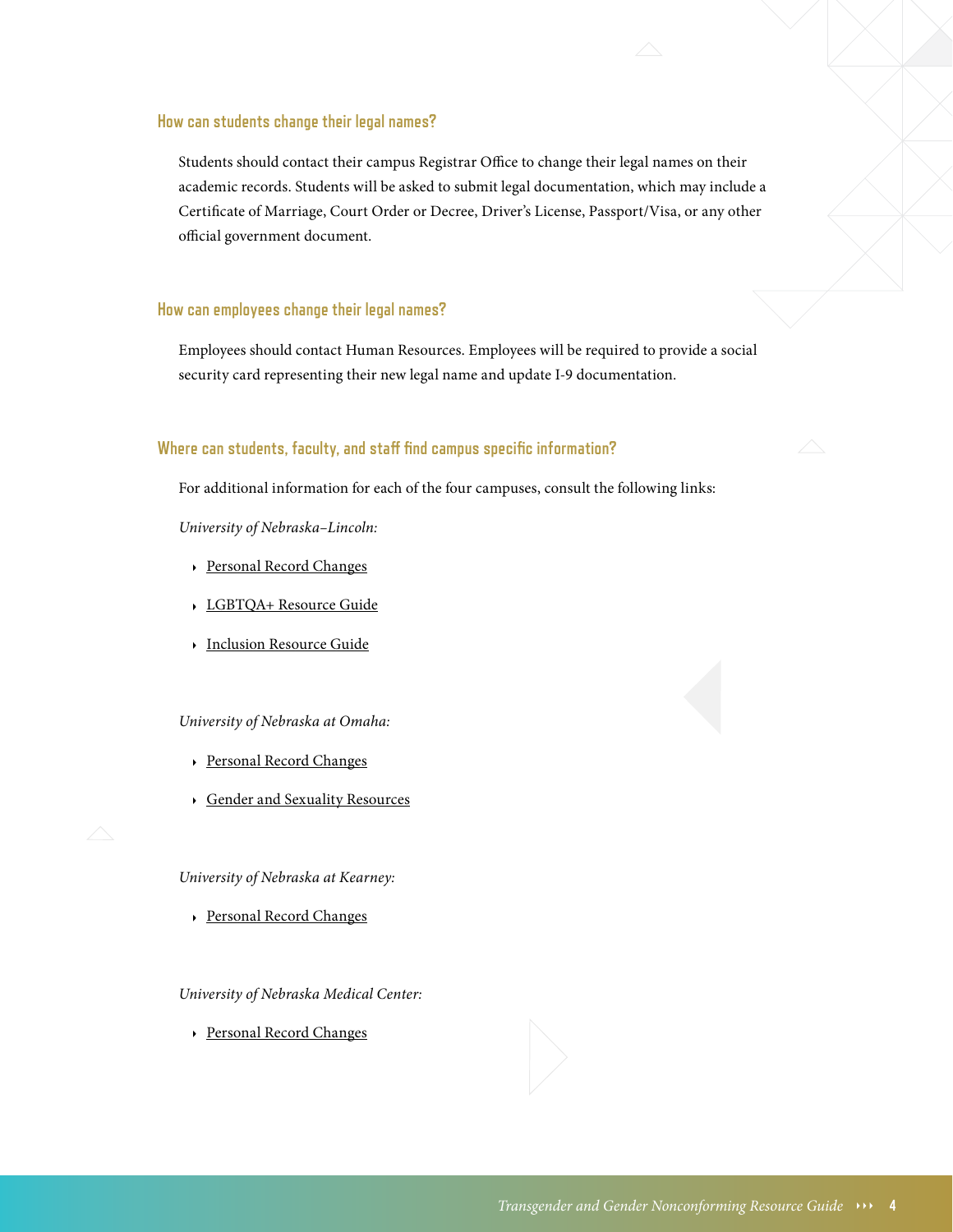# **What is the process for changing legal gender in University of Nebraska records?**

Students and employees may change their gender designation in the University's records system by submitting legal documentation to the Registrar's Office or Human Resources. Legal documentation may include a Nebraska Driver's License, a Birth Certificate or Passport with the person's identified gender. If the student or employee has a Driver's License from a state other than Nebraska, the student or employee may use that as legal documentation along with a physician's certification.

For information regarding how submit a change of gender request, consult the following links:

### *University of Nebraska–Lincoln:*

- · [Personal Record Changes](registrar.unl.edu/Personal-Record-Changes)
- · [LGBTQA+ Resource Guide](https://involved.unl.edu/LGBTQA%2B%20Resource%20Guide.pdf )

#### *University of Nebraska at Omaha:*

- · [Personal Record Changes](https://www.unomaha.edu/registrar/students/transcripts-and-records/update-your-personal-information.php)
- · [Gender and Sexuality Resources](https://www.unomaha.edu/student-life/inclusion/gender-and-sexuality-resource-center/index.php)

#### *University of Nebraska at Kearney:*

· [Personal Record Changes](unk.edu/offices/registrar/academic_policies_handbook/Name_Changes.php)

*University of Nebraska Medical Center:* 

- · [Personal Record Changes](https://www.unmc.edu/studentservices/academic-records/name-change.html)
- · Employees can email the Human Resources Records Office: [hrrecords@unmc.edu](mailto:hrrecords%40unmc.edu?subject=)

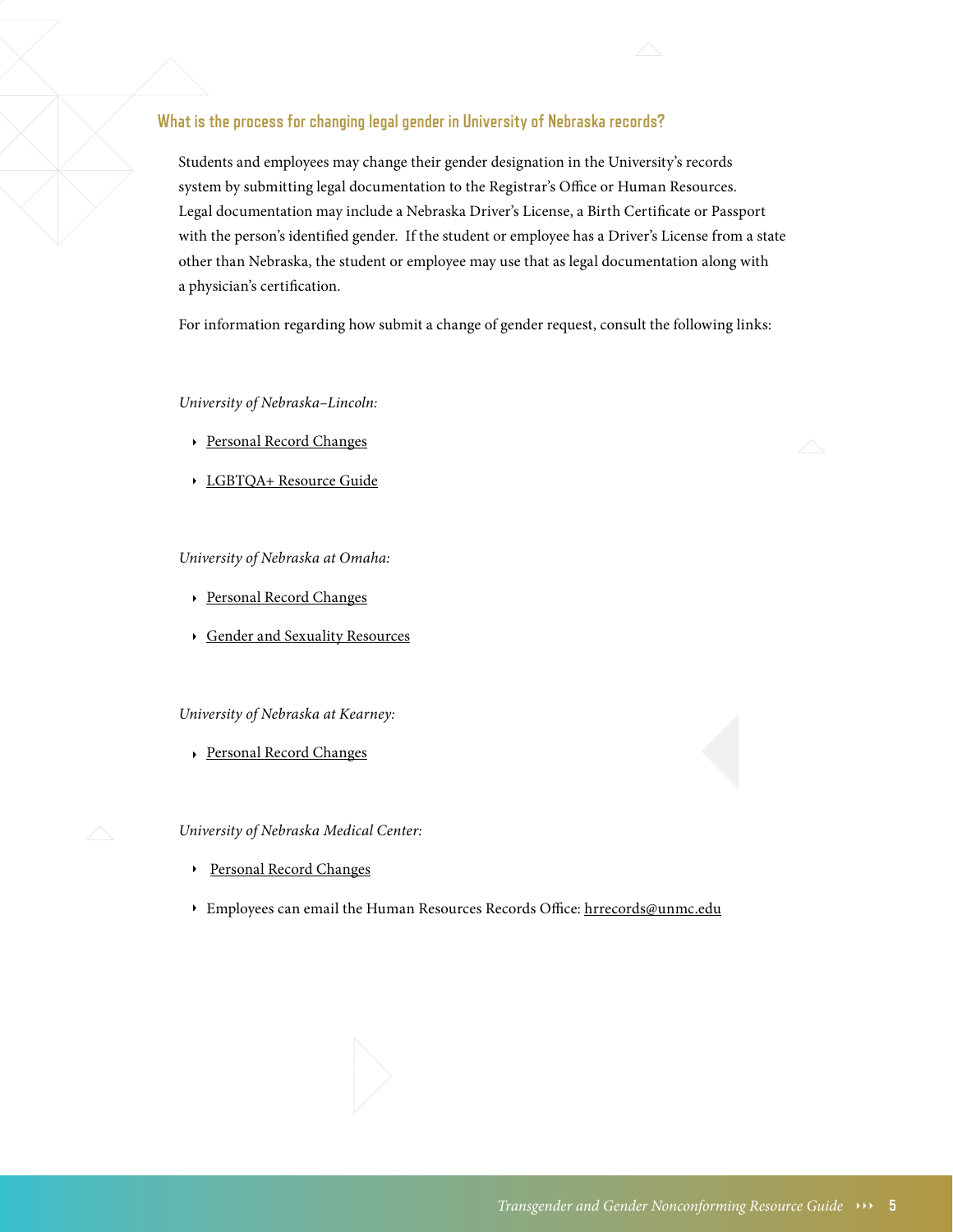# <span id="page-5-0"></span>**RESTROOMS**

#### **Where are gender inclusive restrooms?**

Individuals can access restrooms consistent with their gender identity. Many buildings at the University of Nebraska have all-gender restrooms. For information regarding the locations of these restrooms, consult the following links:

*University of Nebraska–Lincoln:* 

· [Gender Inclusive Restrooms](involved.unl.edu/unl-gender-neutral-bathrooms)

*University of Nebraska at Omaha:* 

· [Gender Inclusive Restrooms](https://www.unomaha.edu/student-life/inclusion/gender-and-sexuality-resource-center/lgbtqia-resources/inclusive-facilities.php)

# **STUDENT HOUSING**

#### **Are there gender inclusive housing options?**

Students will have access to campus housing consistent with their gender identity. In addition to gender-specific housing, the University of Nebraska offers Gender Inclusive Housing (GIH). GIH provides a living environment where a student can room with any other student regardless of sex, gender, gender identity/expression, or sexual orientation. GIH is a safe, affirming, and inclusive living option that focuses on community and support, offered in suite-style and apartment-style housing.

*University of Nebraska–Lincoln:* 

· [Inclusive Housing Policy](housing.unl.edu/gender-inclusive-housing-policy)

*University of Nebraska at Omaha:* 

· [Inclusive Housing Policy](https://www.unomaha.edu/student-life/housing-and-residential-life/prospective-students/inclusivehousing.php)

*University of Nebraska at Kearney:* 

- · See the "Gender Inclusive" tab on [Living Learning Communities](http://www.unk.edu/offices/reslife/living-communities.php)
- · [Housing Accommodations](http://www.unk.edu/offices/reslife/housing-brochure/#p=1)

*University of Nebraska Medical Center:* 

· [Housing Accommodations](https://www.unmc.edu/housing/index.html)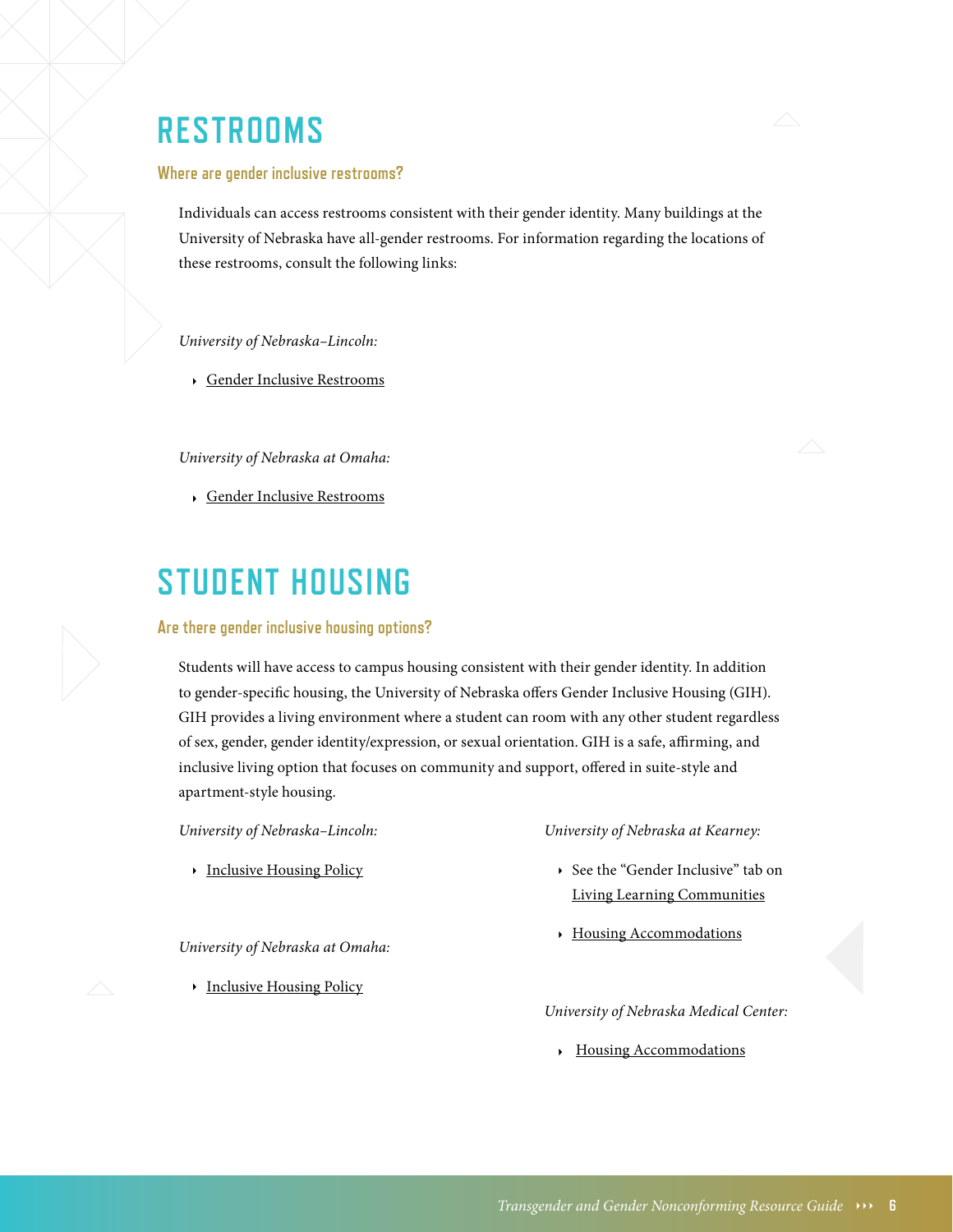# <span id="page-6-0"></span>**COUNSELING**

### **Are there counseling services available related to gender, sexuality and transition?**

Many of the counseling services available to students, faculty, and staff offer counseling surrounding issues of gender, sexuality and transition. Interested students, faculty, and staff may contact their campus student counseling program or employee assistance program (EAP). Students may also contact the Rainbow Clinic at [health.unl.edu/specialty-clinics](http://health.unl.edu/specialty-clinics).

# **HEALTHCARE**

### **Where can information about healthcare be accessed?**

Student insurance plans arranged through the university are through UnitedHealthCare policies.

*University of Nebraska–Lincoln:* 

· 402.472.5000 | [unebraskaadvocates@uhcsr.com](mailto:unebraskaadvocates%40uhcsr.com?subject=)

*University of Nebraska at Omaha:* 

· 402.554.2374 | [unohealth@unomaha.edu](mailto:unohealth%40unomaha.edu?subject=)

*University of Nebraska at Kearney:*

· 308.865.8218 | [uhcsr.com](http://uhcsr.com)

*University of Nebraska Medical Center:* 

· 402.559.5158 | [StudentHealth@unmc.edu](mailto:StudentHealth%40unmc.edu?subject=)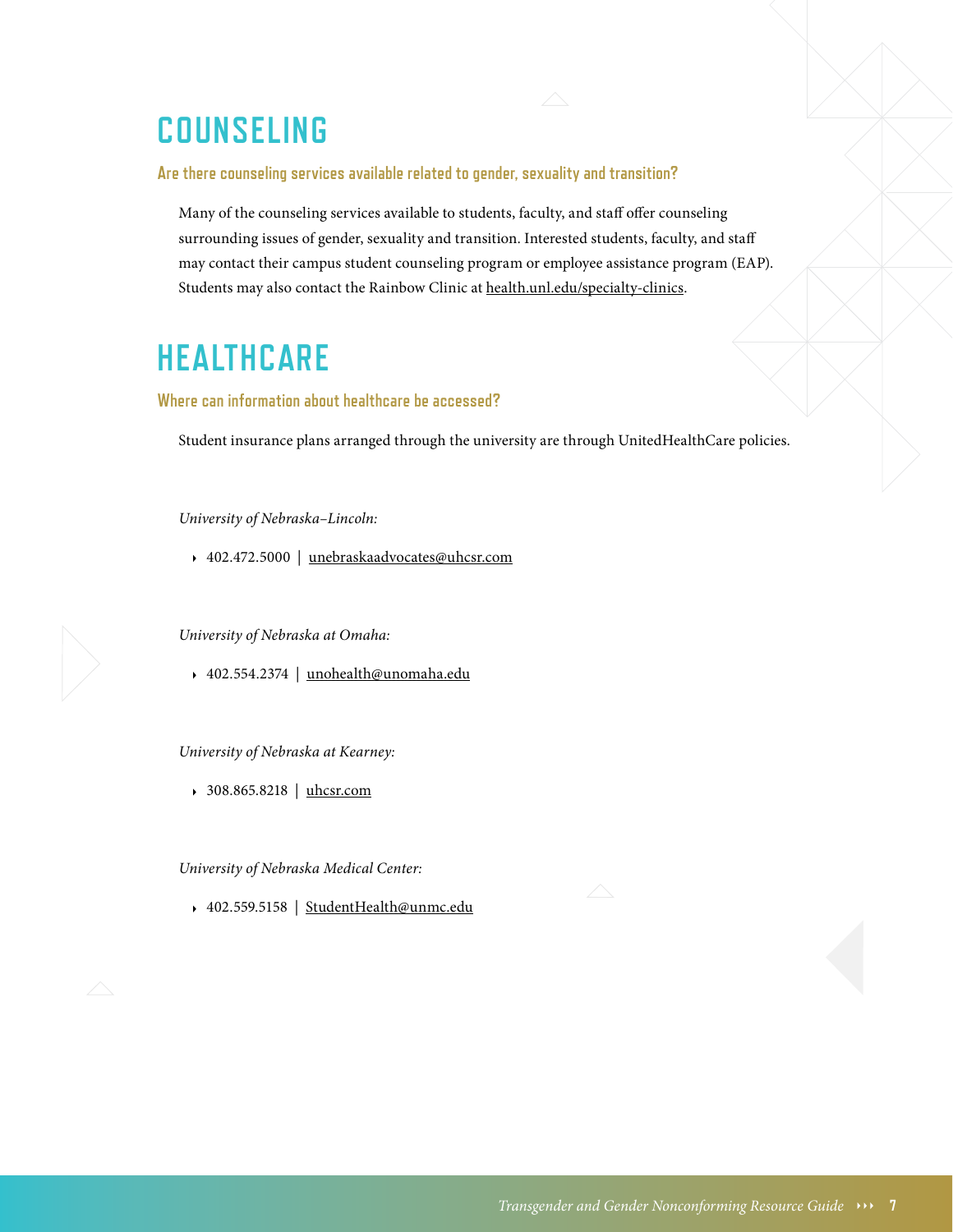# <span id="page-7-0"></span>**NONDISCRIMINATION AND INCLUSIVITY**



**What is the University of Nebraska's policy related to discrimination?** 

The University of Nebraska does not discriminate based on race, color, ethnicity, national origin, sex, pregnancy, sexual orientation, gender identity, religion, disability, age, genetic information, veteran status, marital status, and/or political affiliation in its programs, activities, or employment.

# **Who can campus community members contact if they would like to get more information about the University's policies against sex discrimination or file a complaint?**

Individuals may contact a Title IX Coordinator with questions about the University's policies prohibiting sex discrimination or to file a complaint.

*University of Nebraska Central Administration:* 

· Sheryl Gartner 3835 Holdrege Street Lincoln, NE 68583-0742 402.472.7160 [sgartner@nebraska.edu](mailto:sgartner%40nebraska.edu%20?subject=) 

### *University of Nebraska–Lincoln:*

· Tami Strickman 128 Canfield Administration Building Lincoln, NE 68588-0437 402.472.3417 [tami.strickman@unl.edu](mailto:tami.strickman%40unl.edu?subject=)

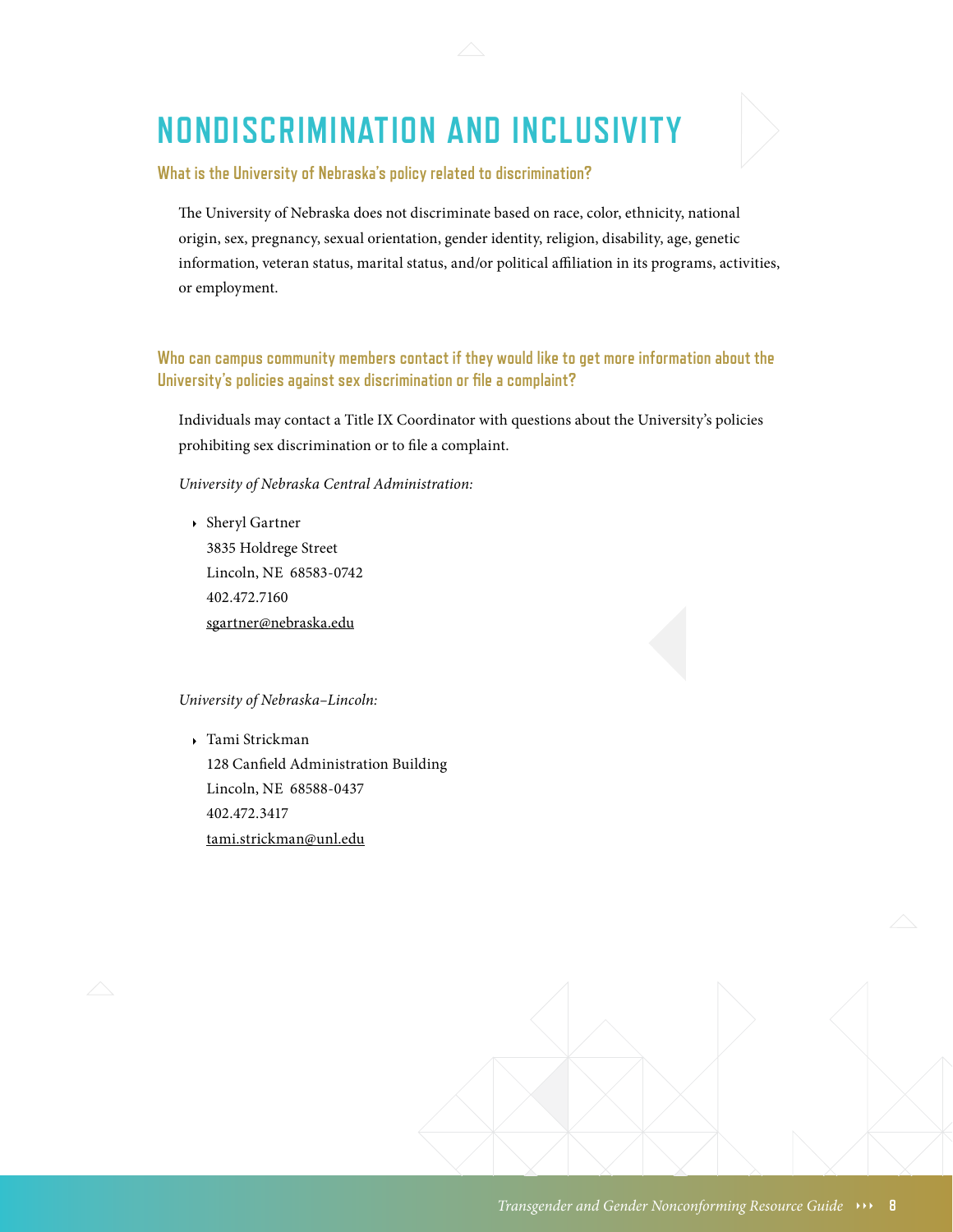*University of Nebraska at Omaha:* 

· Charlotte Russell 6001 Dodge Street, EAB 207 Omaha, NE 68182 402.554.3490 [crussell@unomaha.edu](mailto:crussell%40unomaha.edu?subject=)

# *University of Nebraska at Kearney:*

· Mary Chinnock Petroski 1200 Warner Hall Kearney, NE 68849 308.865.8388 [petroskimj@unk.edu](mailto:petroskimj%40unk.edu?subject=)

### *University of Nebraska Medical Center:*

· Carmen Sirizzotti 985470 Nebraska Medical Center Omaha, NE 68198-5470 402.559.2710 [csirizzotti@unmc.edu](mailto:csirizzotti%40unmc.edu?subject=)

### *Nebraska College of Technical Agriculture:*

· Jennifer McConville 404 E. 7th – Ag Hall Room 25 Curtis, NE 69025 308.367.5259 [jrittenhouse@unl.edu](mailto:jrittenhouse%40unl.edu?subject=)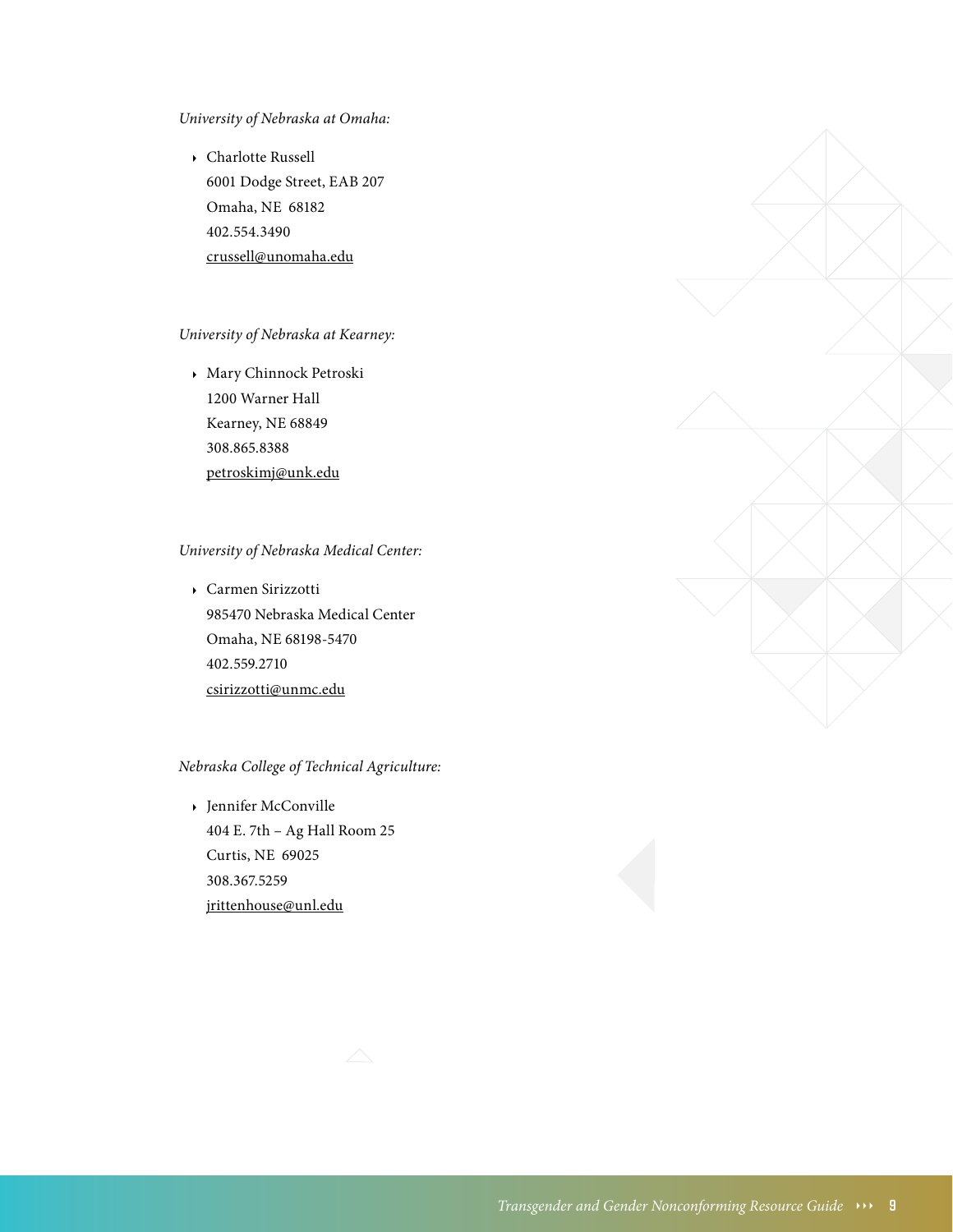# <span id="page-9-0"></span>**ORGANIZATIONS**

### **Are there active Campus LGBTQ Organizations recognized by the University of Nebraska?**

Yes, below are a few of the resources and University-recognized organizations.

*University of Nebraska-Lincoln*

- · [LGBTQA+ Resource Center:](https://involved.unl.edu/lgbtqa) 346 Nebraska Union, (402) 472-1652
- · Allies and Advocates for LGBT Equality
- · [Spectrum UNL:](https://spectrum.unl.edu) 234 Nebraska Union
- · [Pride@Work:](https://www.unl.edu/cglbtc/Home) LGBTQA+ Resource Center, 346 Nebraska Union

### *University of Nebraska at Omaha*

- · [Gender & Sexuality Resource Center](https://www.unomaha.edu/student-life/inclusion/gender-and-sexuality-resource-center/index.php): 112 Milo Bail Student Center (MBSC), Dodge Campus, (402) 554-2890, unogsrc@unomaha.edu
- · [Queer and Trans Services Student Agency \(QTS\)](https://www.unomaha.edu/student-life/inclusion/gender-and-sexuality-resource-center/lgbtqia-resources/queer-and-trans-services-student-agency.php): 116 MBSC
- · [LezBiRealQueer:](https://www.unomaha.edu/student-life/inclusion/gender-and-sexuality-resource-center/lgbtqia-resources/queer-and-trans-services-student-agency.php) meets every Wednesday in the QTS office, 116 MBSC
- · [TRANScend:](https://www.unomaha.edu/student-life/inclusion/gender-and-sexuality-resource-center/lgbtqia-resources/queer-and-trans-services-student-agency.php) meets every Thursday in the QTS office, 116 MBSC
- · Melanated Queeration: meets every Tuesday in Jenkins Room MBSC

### *University of Nebraska at Kearney*

- · [Women's Center:](http://www.unk.edu/offices/counseling_healthcare/womens_center/index.php) Memorial Student Affairs Building (MSAB)
- · [Queer Straight Alliance:](https://www.facebook.com/unkqsa)
- · [Iota-Iota-Iota \(Triota\):](http://www.unk.edu/academics/womens_studies/triota.php)

*University of Nebraska Medical Center* 

- · [UNMC Pride Alliance:](https://www.facebook.com/unmcpridealliance)
- · [LGBTQ+ Employee Alliance:](https://www.unmc.edu/academicaffairs/faculty/mentoring/lgbt/)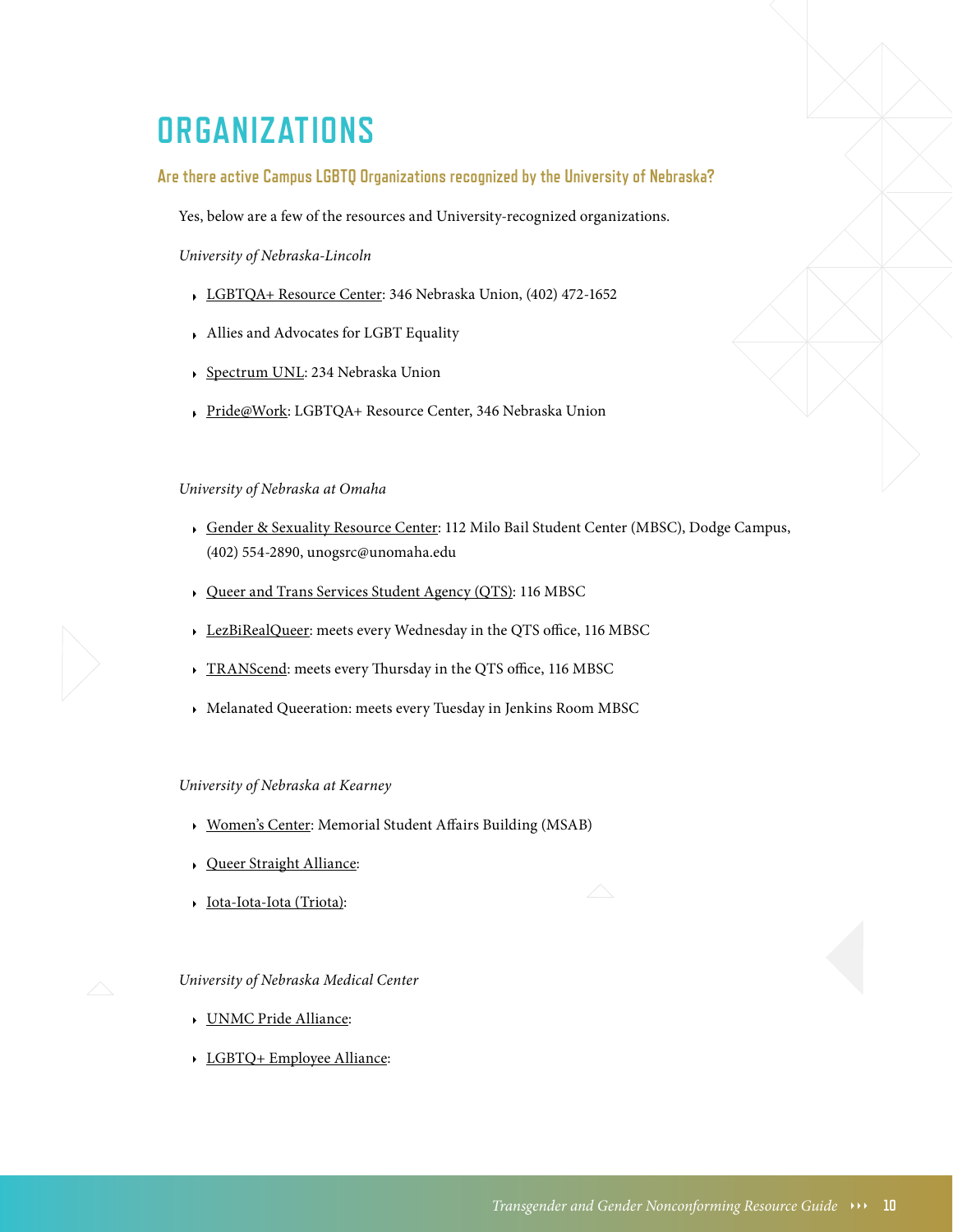# <span id="page-10-0"></span>**RESOURCES**

# **What are additional resources?**

- · Trans Student Educational Resources: [www.transstudent.org](http://www.transstudent.org)
- · National Center for Transgender Equality: [www.transequality.org](http://www.transequality.org)
- · Gay, Lesbian and Straight Education Network: [www.glsen.org](http://www.glsen.org)
- · The Trevor Project Hotline: [www.thetrevorproject.org](http://www.thetrevorproject.org )
- · Campus Pride: [www.campuspride.org](http://www.campuspride.org)
- · Gay and Lesbian Alliance Against Defamation: [www.glaad.com](http://www.glaad.com)
- · Sylvia Rivera Law Project: [srlp.org](http://srlp.org)
- · Lambda Legal: [www.lambdalegal.org](http://www.lambdalegal.org)
- · National Center for Transgender Equality: [transequality.org](http://transequality.org)
- · Consortium for LGBT Professionals in Higher Education: [www.lgbtcampus.org](http://www.lgbtcampus.org)